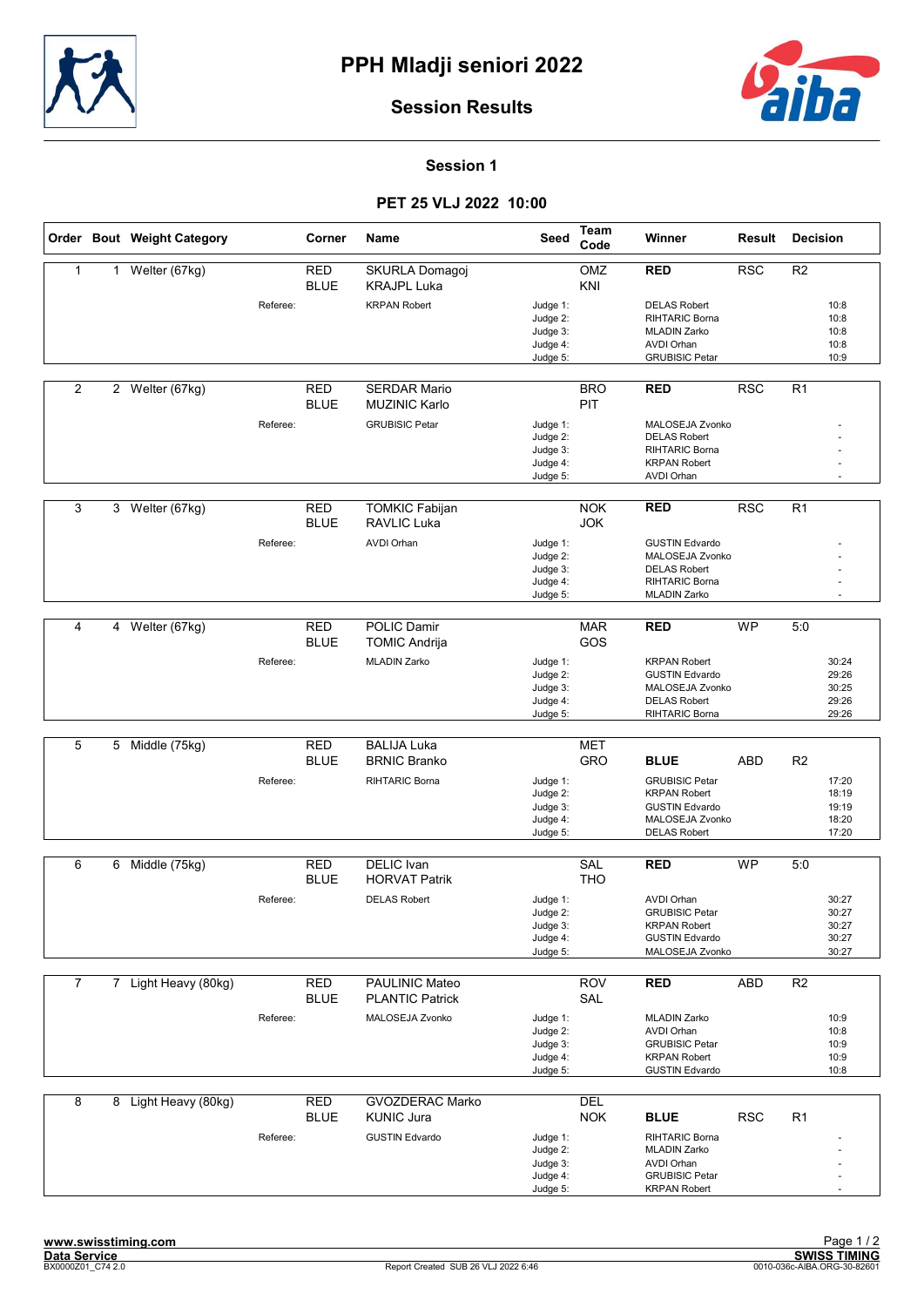



Session 1

# PET 25 VLJ 2022 10:00

| Order |                 | <b>Bout Weight Category</b> |          | Corner      | <b>Name</b>             | Seed     | <b>Team</b><br>Code | Winner                 | Result    | <b>Decision</b> |       |
|-------|-----------------|-----------------------------|----------|-------------|-------------------------|----------|---------------------|------------------------|-----------|-----------------|-------|
| 9     | 9               | Super Heavy (+92kg)         |          | <b>RED</b>  | <b>MAHMUTOVIC Elvis</b> |          | <b>ARP</b>          |                        |           |                 |       |
|       |                 |                             |          | <b>BLUE</b> | <b>BASIC Luka</b>       |          | <b>SVK</b>          | <b>BLUE</b>            | <b>WP</b> | 5:0             |       |
|       |                 |                             | Referee: |             | <b>KRPAN Robert</b>     | Judge 1: |                     | <b>DELAS Robert</b>    |           |                 | 28:29 |
|       |                 |                             |          |             |                         | Judge 2: |                     | RIHTARIC Borna         |           |                 | 28:29 |
|       |                 |                             |          |             |                         | Judge 3: |                     | <b>MLADIN Zarko</b>    |           |                 | 27:30 |
|       |                 |                             |          |             |                         | Judge 4: |                     | <b>AVDI Orhan</b>      |           |                 | 27:29 |
|       |                 |                             |          |             |                         | Judge 5: |                     | <b>GRUBISIC Petar</b>  |           |                 | 28:29 |
|       |                 |                             |          |             |                         |          |                     |                        |           |                 |       |
| 10    | 10 <sup>°</sup> | Light Middle (71kg)         |          | <b>RED</b>  | <b>RADONIC Vice</b>     |          | <b>ARE</b>          | <b>RED</b>             | <b>WP</b> | 3:2             |       |
|       |                 |                             |          | <b>BLUE</b> | <b>ABOUD Joud</b>       |          | OMZ                 |                        |           |                 |       |
|       |                 |                             | Referee: |             | <b>GRUBISIC Petar</b>   | Judge 1: |                     | MALOSEJA Zvonko        |           |                 | 30:27 |
|       |                 |                             |          |             |                         | Judge 2: |                     | <b>DELAS Robert</b>    |           |                 | 28:29 |
|       |                 |                             |          |             |                         | Judge 3: |                     | <b>RIHTARIC Borna</b>  |           |                 | 28:29 |
|       |                 |                             |          |             |                         | Judge 4: |                     | <b>MLADIN Zarko</b>    |           |                 | 29:28 |
|       |                 |                             |          |             |                         | Judge 5: |                     | <b>AVDI Orhan</b>      |           |                 | 30:27 |
|       |                 |                             |          |             |                         |          |                     |                        |           |                 |       |
| 11    | 11              | Cruiser (86kg)              |          | <b>RED</b>  | <b>CAVALIC Sani</b>     |          | <b>PUL</b>          | <b>RED</b>             | <b>WP</b> | 3:2             |       |
|       |                 |                             |          | <b>BLUE</b> | PAUKOVIC Andelo         |          | <b>SVK</b>          |                        |           |                 |       |
|       |                 |                             | Referee: |             | <b>GRUBISIC Petar</b>   | Judge 1: |                     | <b>GUSTIN Edvardo</b>  |           |                 | 29:28 |
|       |                 |                             |          |             |                         | Judge 2: |                     | <b>MALOSEJA Zvonko</b> |           |                 | 29:28 |
|       |                 |                             |          |             |                         | Judge 3: |                     | <b>DELAS Robert</b>    |           |                 | 28:29 |
|       |                 |                             |          |             |                         | Judge 4: |                     | <b>KRPAN Robert</b>    |           |                 | 28:29 |
|       |                 |                             |          |             |                         | Judge 5: |                     | <b>MLADIN Zarko</b>    |           |                 | 29:28 |

| <b>LEGEND</b>       |                     |           |              |                                     |                       |           |               |                             |
|---------------------|---------------------|-----------|--------------|-------------------------------------|-----------------------|-----------|---------------|-----------------------------|
| <b>ABD</b>          | Abandon             | <b>Rn</b> | Round number | <b>RSC</b>                          | Referee Stops Contest | <b>WP</b> | Win on points |                             |
|                     |                     |           |              |                                     |                       |           |               |                             |
|                     | www.swisstiming.com |           |              |                                     |                       |           |               | Page $2/2$                  |
| <b>Data Service</b> |                     |           |              |                                     |                       |           |               | <b>SWISS TIMING</b>         |
| BX0000Z01 C74 2.0   |                     |           |              | Report Created SUB 26 VLJ 2022 6:46 |                       |           |               | 0010-036c-AIBA.ORG-30-82601 |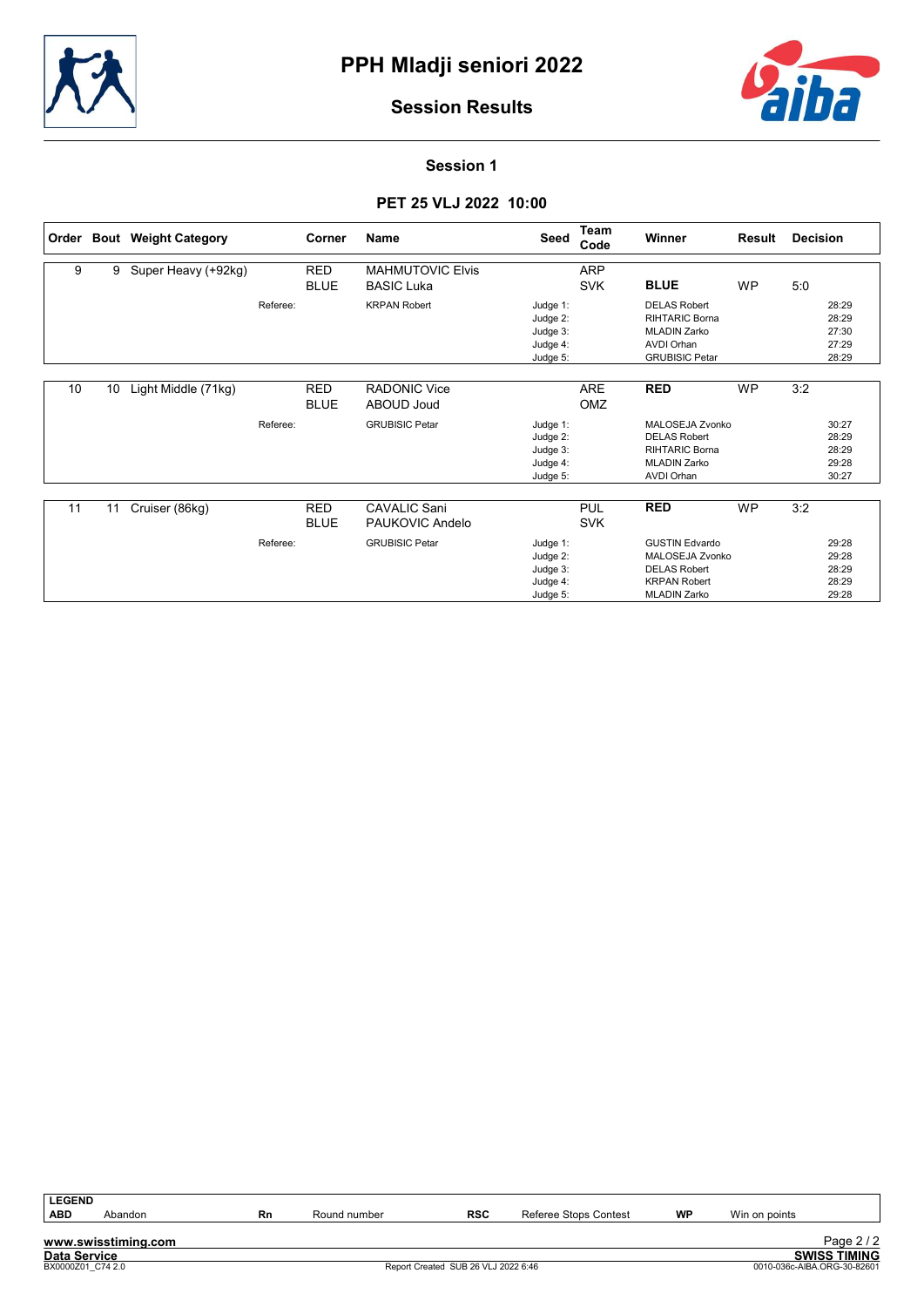



#### Session 2

## SUB 26 VLJ 2022 08:30

|                |    | Order Bout Weight Category |          | Corner                    | Name                                              | Seed                                                     | Team<br>Code             | Winner                                                                                                            | Result     | <b>Decision</b> |                                           |
|----------------|----|----------------------------|----------|---------------------------|---------------------------------------------------|----------------------------------------------------------|--------------------------|-------------------------------------------------------------------------------------------------------------------|------------|-----------------|-------------------------------------------|
| 1              |    | 12 Middle (75kg)           |          | <b>RED</b><br><b>BLUE</b> | OBROVAC Maro<br><b>BRNIC Branko</b>               |                                                          | <b>TIT</b><br>GRO        | <b>RED</b>                                                                                                        | WP         | 4:1             |                                           |
|                |    |                            | Referee: |                           | <b>DELAS Robert</b>                               | Judge 1:<br>Judge 2:<br>Judge 3:<br>Judge 4:<br>Judge 5: |                          | <b>RIHTARIC Borna</b><br><b>MLADIN Zarko</b><br><b>AVDI Orhan</b><br><b>KRPAN Robert</b><br><b>GRUBISIC Petar</b> |            |                 | 30:26<br>28:29<br>30:26<br>29:28<br>29:28 |
| 2              | 13 | Middle (75kg)              |          | <b>RED</b><br><b>BLUE</b> | <b>SKURLA Niko</b><br><b>MERKL Danijel</b>        |                                                          | OMZ<br><b>RIJ</b>        | <b>BLUE</b>                                                                                                       | <b>WP</b>  | 3:2             |                                           |
|                |    |                            | Referee: |                           | <b>GRUBISIC Petar</b>                             | Judge 1:<br>Judge 2:<br>Judge 3:<br>Judge 4:<br>Judge 5: |                          | <b>GUSTIN Edvardo</b><br>RIHTARIC Borna<br><b>MLADIN Zarko</b><br><b>AVDI Orhan</b><br><b>KRPAN Robert</b>        |            |                 | 28:29<br>30:26<br>29:28<br>28:29<br>28:29 |
| 3              | 14 | Middle (75kg)              |          | <b>RED</b><br><b>BLUE</b> | PERVAN Niko<br>STIPANDZIJA Stipan                 |                                                          | <b>LOK</b><br><b>MAR</b> | <b>RED</b>                                                                                                        | <b>RSC</b> | R <sub>3</sub>  |                                           |
|                |    |                            | Referee: |                           | <b>KRPAN Robert</b>                               | Judge 1:<br>Judge 2:<br>Judge 3:<br>Judge 4:<br>Judge 5: |                          | MALOSEJA Zvonko<br><b>GUSTIN Edvardo</b><br><b>RIHTARIC Borna</b><br><b>MLADIN Zarko</b><br>AVDI Orhan            |            |                 | 20:16<br>20:15<br>20:16<br>20:16<br>20:17 |
| $\overline{4}$ | 15 | Middle (75kg)              |          | <b>RED</b>                | <b>DELIC</b> Ivan                                 |                                                          | SAL                      |                                                                                                                   |            |                 |                                           |
|                |    |                            |          | <b>BLUE</b>               | <b>DEBANIC Gabrijel</b>                           |                                                          | LEA                      | <b>BLUE</b>                                                                                                       | <b>DSQ</b> | R <sub>2</sub>  |                                           |
|                |    |                            | Referee: |                           | <b>AVDI Orhan</b>                                 | Judge 1:<br>Judge 2:<br>Judge 3:<br>Judge 4:<br>Judge 5: |                          | <b>DELAS Robert</b><br>MALOSEJA Zvonko<br><b>GUSTIN Edvardo</b><br><b>RIHTARIC Borna</b><br><b>MLADIN Zarko</b>   |            |                 | 9:10<br>9:10<br>9:10<br>9:10<br>9:10      |
| 5              | 16 | Light Middle (71kg)        |          | <b>RED</b>                | <b>IVANKOVIC Karlo</b>                            |                                                          | <b>SVK</b>               |                                                                                                                   |            |                 |                                           |
|                |    |                            |          | <b>BLUE</b>               | <b>RADONIC Vice</b>                               |                                                          | <b>ARE</b>               | <b>BLUE</b>                                                                                                       | <b>RSC</b> | R <sub>3</sub>  |                                           |
|                |    |                            | Referee: |                           | <b>MLADIN Zarko</b>                               | Judge 1:<br>Judge 2:<br>Judge 3:<br>Judge 4:<br>Judge 5: |                          | <b>GRUBISIC Petar</b><br><b>DELAS Robert</b><br>MALOSEJA Zvonko<br><b>GUSTIN Edvardo</b><br>RIHTARIC Borna        |            |                 | 17:20<br>16:20<br>17:20<br>17:20<br>16:20 |
| 6              | 17 | Light Middle (71kg)        |          | <b>RED</b>                | PERIC Duje                                        |                                                          | SAL                      |                                                                                                                   |            |                 |                                           |
|                |    |                            | Referee: | <b>BLUE</b>               | <b>BUZIK Leon</b>                                 | Judge 1:<br>Judge 2:                                     | <b>RIJ</b>               | <b>BLUE</b>                                                                                                       | <b>WO</b>  |                 |                                           |
|                |    |                            |          |                           |                                                   |                                                          |                          |                                                                                                                   |            |                 |                                           |
| $\overline{7}$ |    | 18 Light Middle (71kg)     |          | RED<br><b>BLUE</b>        | <b>BURIC</b> Ivan<br><b>TRIFUNOVIC Aleksandar</b> |                                                          | <b>TOR</b><br>OMZ        | <b>RED</b>                                                                                                        | <b>WP</b>  | 5:0             |                                           |
|                |    |                            | Referee: |                           | <b>RIHTARIC Borna</b>                             | Judge 1:<br>Judge 2:<br>Judge 3:<br>Judge 4:<br>Judge 5: |                          | <b>KRPAN Robert</b><br><b>GRUBISIC Petar</b><br><b>DELAS Robert</b><br>MALOSEJA Zvonko<br><b>AVDI Orhan</b>       |            |                 | 30:27<br>30:26<br>30:26<br>30:27<br>30:27 |
| 8              | 19 | Light Middle (71kg)        |          | <b>RED</b>                | <b>COZA Lovre</b>                                 |                                                          | <b>BDG</b>               | <b>RED</b>                                                                                                        | <b>RSC</b> | R <sub>2</sub>  |                                           |
|                |    |                            | Referee: | <b>BLUE</b>               | <b>RASIC Franko</b><br><b>GUSTIN Edvardo</b>      | Judge 1:<br>Judge 2:<br>Judge 3:<br>Judge 4:<br>Judge 5: | <b>BRO</b>               | <b>AVDI Orhan</b><br><b>KRPAN Robert</b><br><b>GRUBISIC Petar</b><br><b>DELAS Robert</b><br>MALOSEJA Zvonko       |            |                 | 10:9<br>10:9<br>10:9<br>10:9<br>9:10      |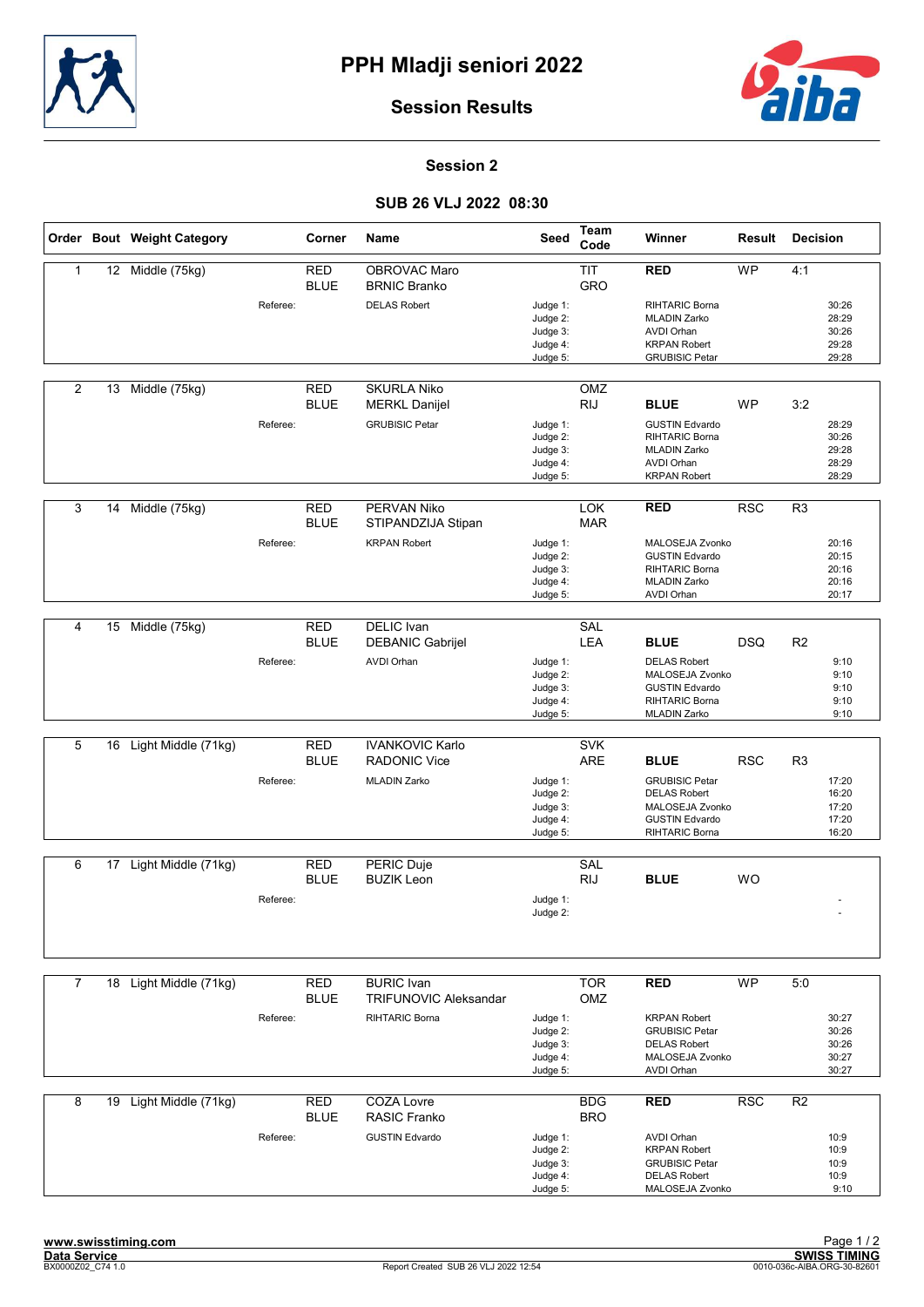



| <b>LEGEND</b>       |                     |    |              |            |                       |    |          |                     |
|---------------------|---------------------|----|--------------|------------|-----------------------|----|----------|---------------------|
| DSQ                 | Disqualification    | Rn | Round number | <b>RSC</b> | Referee Stops Contest | WO | Walkover |                     |
| WP                  | Win on points       |    |              |            |                       |    |          |                     |
|                     |                     |    |              |            |                       |    |          |                     |
|                     | www.swisstiming.com |    |              |            |                       |    |          | Page 2/2            |
| <b>Data Service</b> |                     |    |              |            |                       |    |          | <b>SWISS TIMING</b> |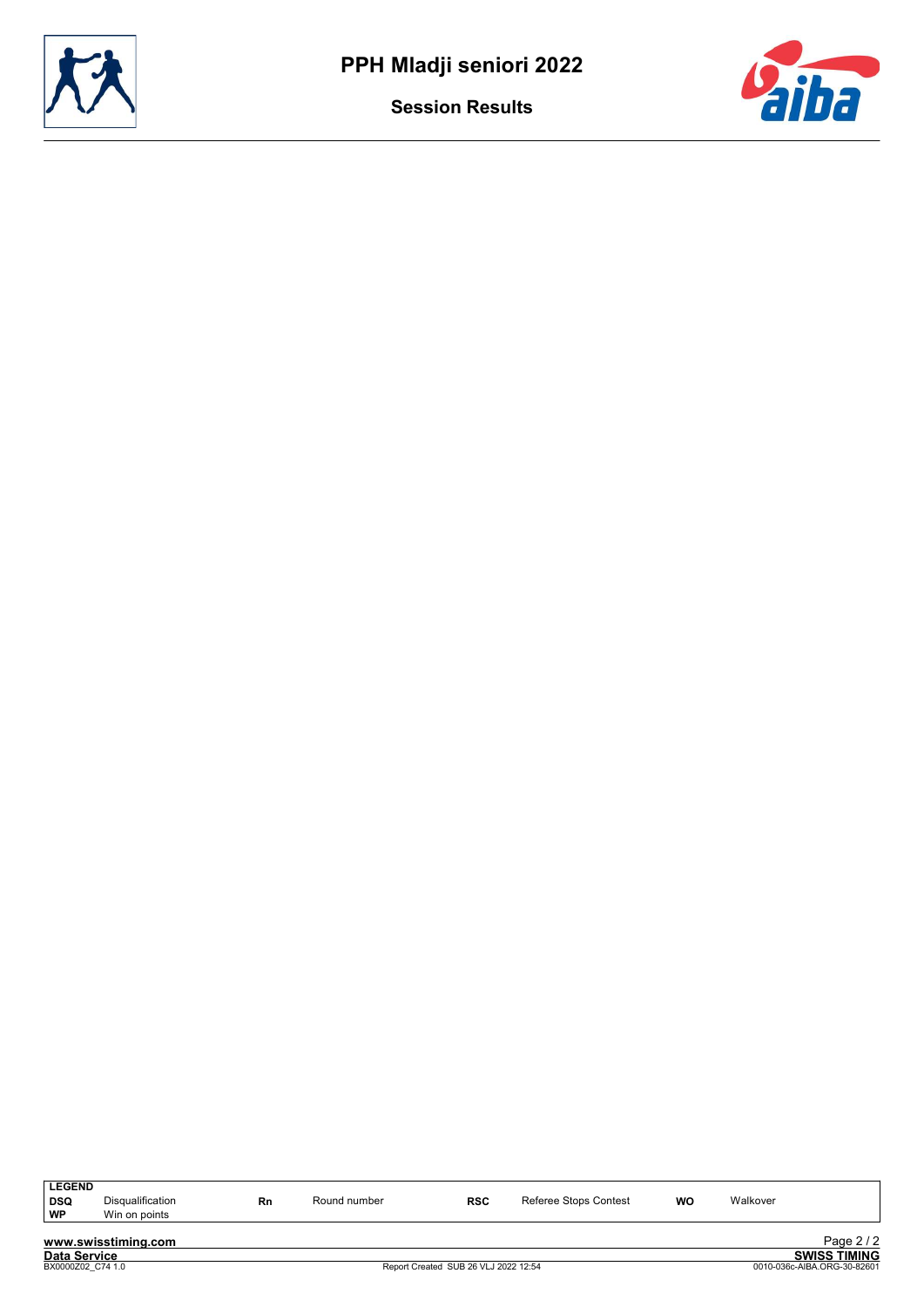



**Session 4**

#### **SUB 26 VLJ 2022 18:00**

|                |                            |          |               |                         |                      | <b>Team</b>      |                                                |            |                  |
|----------------|----------------------------|----------|---------------|-------------------------|----------------------|------------------|------------------------------------------------|------------|------------------|
|                | Order Bout Weight Category |          | <b>Corner</b> | Name                    |                      | <b>Seed Code</b> | Winner                                         | Result     | <b>Decision</b>  |
| 1              | 20 Fly (54kg)              |          | <b>RED</b>    | <b>LETINIC Tomislav</b> |                      | <b>ARP</b>       | <b>RED</b>                                     | <b>WP</b>  | 5:0              |
|                |                            |          | <b>BLUE</b>   | <b>DODIC Franko</b>     |                      | <b>LEO</b>       |                                                |            |                  |
|                |                            | Referee: |               | <b>AVDI Orhan</b>       | Judge 1:             |                  | <b>GRUBISIC Petar</b>                          |            | 30:25            |
|                |                            |          |               |                         | Judge 2:             |                  | <b>DELAS Robert</b>                            |            | 30:26            |
|                |                            |          |               |                         | Judge 3:             |                  | <b>MALOSEJA Zvonko</b>                         |            | 30:25            |
|                |                            |          |               |                         | Judge 4:             |                  | <b>KRPAN Robert</b>                            |            | 30:25            |
|                |                            |          |               |                         | Judge 5:             |                  | <b>RIHTARIC Borna</b>                          |            | 29:27            |
| $\mathbf{2}$   | 21 Fly (54kg)              |          | <b>RED</b>    | <b>VRANJES Leon</b>     |                      | <b>BAN</b>       |                                                |            |                  |
|                |                            |          | <b>BLUE</b>   | <b>PRKACIN Vide</b>     |                      | <b>JOK</b>       | <b>BLUE</b>                                    | WP         | 5:0              |
|                |                            |          |               |                         |                      |                  |                                                |            |                  |
|                |                            | Referee: |               | <b>RIHTARIC Borna</b>   | Judge 1:<br>Judge 2: |                  | <b>GUSTIN Edvardo</b><br><b>GRUBISIC Petar</b> |            | 26:30<br>27:30   |
|                |                            |          |               |                         | Judge 3:             |                  | <b>DELAS Robert</b>                            |            | 27:30            |
|                |                            |          |               |                         | Judge 4:             |                  | <b>MALOSEJA Zvonko</b>                         |            | 27:30            |
|                |                            |          |               |                         | Judge 5:             |                  | <b>KRPAN Robert</b>                            |            | 27:30            |
|                |                            |          |               |                         |                      |                  |                                                |            |                  |
| 3              | 22 Light Welter (63,5kg)   |          | <b>RED</b>    | <b>PASKALJ Zoran</b>    |                      | KNI              |                                                |            |                  |
|                |                            |          | <b>BLUE</b>   | <b>ZEBIC Ante</b>       |                      | <b>PAU</b>       | <b>BLUE</b>                                    | <b>RSC</b> | R1               |
|                |                            | Referee: |               | <b>KRPAN Robert</b>     | Judge 1:             |                  | <b>MLADIN Zarko</b>                            |            | 8:10             |
|                |                            |          |               |                         | Judge 2:<br>Judge 3: |                  | <b>GUSTIN Edvardo</b><br><b>GRUBISIC Petar</b> |            |                  |
|                |                            |          |               |                         | Judge 4:             |                  | <b>DELAS Robert</b>                            |            |                  |
|                |                            |          |               |                         | Judge 5:             |                  | <b>MALOSEJA Zvonko</b>                         |            |                  |
|                |                            |          |               |                         |                      |                  |                                                |            |                  |
| 4              | 23 Light Welter (63,5kg)   |          | <b>RED</b>    | <b>HRUSTIC Luka</b>     |                      | <b>LEO</b>       |                                                |            |                  |
|                |                            |          | <b>BLUE</b>   | <b>BUKVIC Luka</b>      |                      | <b>ARE</b>       | <b>BLUE</b>                                    | WP         | 3:2              |
|                |                            | Referee: |               | <b>MALOSEJA Zvonko</b>  | Judge 1:             |                  | <b>AVDI Orhan</b>                              |            | 29:28            |
|                |                            |          |               |                         | Judge 2:             |                  | <b>MLADIN Zarko</b>                            |            | 28:29            |
|                |                            |          |               |                         | Judge 3:<br>Judge 4: |                  | <b>GUSTIN Edvardo</b><br><b>GRUBISIC Petar</b> |            | 28:29<br>29:28   |
|                |                            |          |               |                         | Judge 5:             |                  | <b>DELAS Robert</b>                            |            | 28:29            |
|                |                            |          |               |                         |                      |                  |                                                |            |                  |
| 5              | 24 Welter (67kg)           |          | <b>RED</b>    | <b>SKURLA Domagoj</b>   |                      | OMZ              |                                                |            |                  |
|                |                            |          | <b>BLUE</b>   | <b>SERDAR Mario</b>     |                      | <b>BRO</b>       | <b>BLUE</b>                                    | <b>RSC</b> | R <sub>2</sub>   |
|                |                            | Referee: |               | <b>DELAS Robert</b>     | Judge 1:             |                  | <b>RIHTARIC Borna</b>                          |            | 10:9             |
|                |                            |          |               |                         | Judge 2:<br>Judge 3: |                  | <b>AVDI Orhan</b><br><b>MLADIN Zarko</b>       |            | 10:9<br>10:9     |
|                |                            |          |               |                         | Judge 4:             |                  | <b>GUSTIN Edvardo</b>                          |            | 9:10             |
|                |                            |          |               |                         | Judge 5:             |                  | <b>GRUBISIC Petar</b>                          |            | 9:10             |
|                |                            |          |               |                         |                      |                  |                                                |            |                  |
| 6              | 25 Welter (67kg)           |          | <b>RED</b>    | <b>TOMKIC Fabijan</b>   |                      | <b>NOK</b>       | <b>RED</b>                                     | <b>RSC</b> | R <sub>1</sub>   |
|                |                            |          | <b>BLUE</b>   | <b>POLIC Damir</b>      |                      | <b>MAR</b>       |                                                |            |                  |
|                |                            | Referee: |               | <b>GRUBISIC Petar</b>   | Judge 1:             |                  | <b>KRPAN Robert</b>                            |            |                  |
|                |                            |          |               |                         | Judge 2:             |                  | RIHTARIC Borna                                 |            |                  |
|                |                            |          |               |                         | Judge 3:<br>Judge 4: |                  | <b>AVDI Orhan</b><br><b>MLADIN Zarko</b>       |            |                  |
|                |                            |          |               |                         | Judge 5:             |                  | <b>GUSTIN Edvardo</b>                          |            |                  |
|                |                            |          |               |                         |                      |                  |                                                |            |                  |
|                |                            |          |               |                         |                      |                  |                                                |            | <b>REVIZIJA</b>  |
| $\overline{7}$ | 28 Light Heavy (80kg)      |          | <b>RED</b>    | <b>NAKIC Roko</b>       |                      | MET              | <b>RED</b>                                     | ΚO         | <b>REZULTATA</b> |
|                |                            |          | <b>BLUE</b>   | <b>PAULINIC Mateo</b>   |                      | <b>ROV</b>       |                                                |            |                  |
|                |                            | Referee: |               | <b>GUSTIN Edvardo</b>   | Judge 1:             |                  | <b>MALOSEJA Zvonko</b>                         |            | 20:18            |
|                |                            |          |               |                         | Judge 2:             |                  | <b>KRPAN Robert</b>                            |            | 18:20            |
|                |                            |          |               |                         | Judge 3:<br>Judge 4: |                  | <b>RIHTARIC Borna</b><br><b>AVDI Orhan</b>     |            | 20:18<br>18:20   |
|                |                            |          |               |                         | Judge 5:             |                  | <b>MLADIN Zarko</b>                            |            | 19:19            |
|                |                            |          |               |                         |                      |                  |                                                |            |                  |
| 8              | 29 Light Heavy (80kg)      |          | <b>RED</b>    | <b>KUNIC Jura</b>       |                      | <b>NOK</b>       | <b>RED</b>                                     | <b>WP</b>  | 5:0              |
|                |                            |          | <b>BLUE</b>   | <b>BENCEK Jan</b>       |                      | <b>OMB</b>       |                                                |            |                  |
|                |                            | Referee: |               | <b>MLADIN Zarko</b>     | Judge 1:             |                  | <b>DELAS Robert</b>                            |            | 30:27            |
|                |                            |          |               |                         | Judge 2:             |                  | <b>MALOSEJA Zvonko</b>                         |            | 30:27            |
|                |                            |          |               |                         | Judge 3:<br>Judge 4: |                  | <b>KRPAN Robert</b><br><b>RIHTARIC Borna</b>   |            | 30:27<br>30:27   |
|                |                            |          |               |                         | Judge 5:             |                  | <b>AVDI Orhan</b>                              |            | 30:27            |
|                |                            |          |               |                         |                      |                  |                                                |            |                  |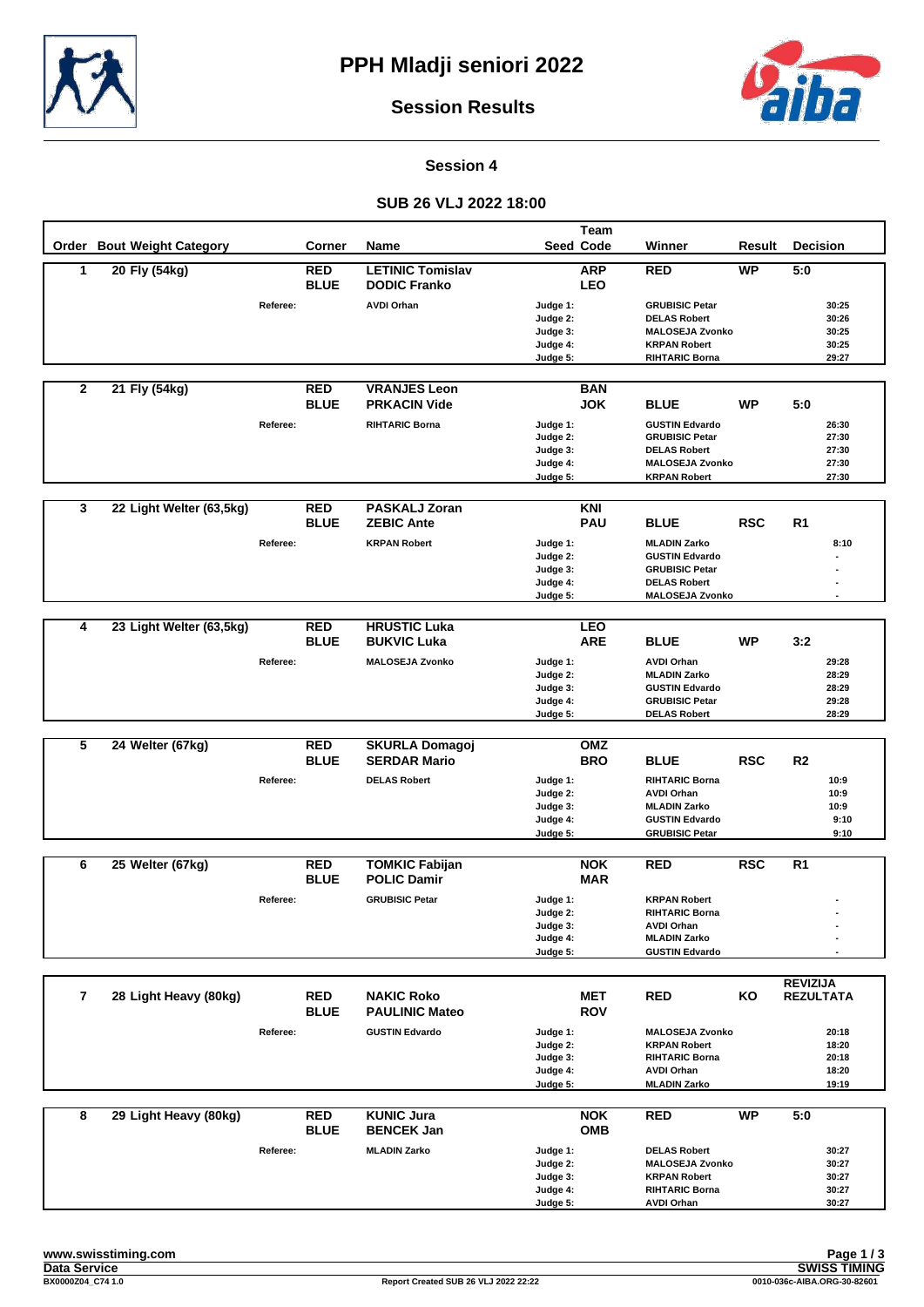



**Session 4**

#### **SUB 26 VLJ 2022 18:00**

|                 |                            |          |                           |                         |                      | Team                     |                                               |            |                 |                |
|-----------------|----------------------------|----------|---------------------------|-------------------------|----------------------|--------------------------|-----------------------------------------------|------------|-----------------|----------------|
|                 | Order Bout Weight Category |          | <b>Corner</b>             | Name                    |                      | <b>Seed Code</b>         | Winner                                        | Result     | <b>Decision</b> |                |
| $\overline{9}$  | 30 Super Heavy (+92kg)     |          | <b>RED</b>                | <b>ZELENI Nikola</b>    |                      | <b>BRO</b>               |                                               |            |                 |                |
|                 |                            |          | <b>BLUE</b>               | <b>BASIC Luka</b>       |                      | <b>SVK</b>               | <b>BLUE</b>                                   | KO         | R <sub>1</sub>  |                |
|                 |                            | Referee: |                           | <b>AVDI Orhan</b>       | Judge 1:             |                          | <b>GRUBISIC Petar</b>                         |            |                 |                |
|                 |                            |          |                           |                         | Judge 2:             |                          | <b>DELAS Robert</b>                           |            |                 |                |
|                 |                            |          |                           |                         | Judge 3:<br>Judge 4: |                          | <b>MALOSEJA Zvonko</b><br><b>KRPAN Robert</b> |            |                 |                |
|                 |                            |          |                           |                         | Judge 5:             |                          | <b>RIHTARIC Borna</b>                         |            |                 |                |
|                 |                            |          |                           |                         |                      |                          |                                               |            |                 |                |
| 10              | 31 Super Heavy (+92kg)     |          | <b>RED</b>                | <b>MARKOVIC Bepo</b>    |                      | <b>SAL</b>               |                                               |            |                 |                |
|                 |                            |          | <b>BLUE</b>               | <b>PAVCEC Lovro</b>     |                      | <b>NOK</b>               | <b>BLUE</b>                                   | ΚO         | R <sub>1</sub>  |                |
|                 |                            | Referee: |                           | <b>RIHTARIC Borna</b>   | Judge 1:             |                          | <b>MLADIN Zarko</b>                           |            |                 |                |
|                 |                            |          |                           |                         | Judge 2:             |                          | <b>GRUBISIC Petar</b>                         |            |                 |                |
|                 |                            |          |                           |                         | Judge 3:<br>Judge 4: |                          | <b>DELAS Robert</b><br><b>MALOSEJA Zvonko</b> |            |                 |                |
|                 |                            |          |                           |                         | Judge 5:             |                          | <b>KRPAN Robert</b>                           |            |                 |                |
|                 |                            |          |                           |                         |                      |                          |                                               |            |                 |                |
| $\overline{11}$ | 34 Cruiser (86kg)          |          | <b>RED</b>                | <b>DOMINIC Leo</b>      |                      | <b>ROV</b>               |                                               |            |                 |                |
|                 |                            |          | <b>BLUE</b>               | <b>CAVALIC Sani</b>     |                      | <b>PUL</b>               | <b>BLUE</b>                                   | <b>RSC</b> | R3              |                |
|                 |                            | Referee: |                           |                         | Judge 1:             |                          | <b>GUSTIN Edvardo</b>                         |            |                 | 27:30          |
|                 |                            |          |                           |                         | Judge 2:             |                          | <b>MLADIN Zarko</b>                           |            |                 | 26:30          |
|                 |                            |          |                           |                         | Judge 3:             |                          | <b>GRUBISIC Petar</b>                         |            |                 | 27:30          |
|                 |                            |          |                           |                         | Judge 4:<br>Judge 5: |                          | <b>DELAS Robert</b><br><b>MALOSEJA Zvonko</b> |            |                 | 18:20<br>27:30 |
|                 |                            |          |                           |                         |                      |                          |                                               |            |                 |                |
| $\overline{12}$ | 35 Cruiser (86kg)          |          | <b>RED</b>                | <b>TONSA Franko</b>     |                      | <b>TPR</b>               |                                               |            |                 |                |
|                 |                            |          | <b>BLUE</b>               | <b>MIRKOVIC Anthony</b> |                      | <b>ARP</b>               | <b>BLUE</b>                                   | <b>WP</b>  | 5:0             |                |
|                 |                            | Referee: |                           | <b>MALOSEJA Zvonko</b>  | Judge 1:             |                          | <b>AVDI Orhan</b>                             |            |                 | 28:29          |
|                 |                            |          |                           |                         | Judge 2:             |                          | <b>GUSTIN Edvardo</b>                         |            |                 | 28:29          |
|                 |                            |          |                           |                         | Judge 3:             |                          | <b>MLADIN Zarko</b>                           |            |                 | 28:29          |
|                 |                            |          |                           |                         | Judge 4:             |                          | <b>GRUBISIC Petar</b>                         |            |                 | 28:29<br>28:29 |
|                 |                            |          |                           |                         | Judge 5:             |                          | <b>DELAS Robert</b>                           |            |                 |                |
| 13              | 32 Light Middle (71kg)     |          | <b>RED</b>                | <b>RADONIC Vice</b>     |                      | <b>ARE</b>               |                                               |            |                 |                |
|                 |                            |          | <b>BLUE</b>               | <b>BUZIK Leon</b>       |                      | <b>RIJ</b>               | <b>BLUE</b>                                   | <b>WP</b>  | 5:0             |                |
|                 |                            | Referee: |                           | <b>MALOSEJA Zvonko</b>  | Judge 1:             |                          | <b>AVDI Orhan</b>                             |            |                 | 28:29          |
|                 |                            |          |                           |                         | Judge 2:             |                          | <b>GUSTIN Edvardo</b>                         |            |                 | 28:29          |
|                 |                            |          |                           |                         | Judge 3:             |                          | <b>MLADIN Zarko</b>                           |            |                 | 27:30          |
|                 |                            |          |                           |                         | Judge 4:             |                          | <b>GRUBISIC Petar</b>                         |            |                 | 28:29          |
|                 |                            |          |                           |                         | Judge 5:             |                          | <b>DELAS Robert</b>                           |            |                 | 27:30          |
| 14              | 33 Light Middle (71kg)     |          | <b>RED</b>                | <b>BURIC Ivan</b>       |                      | <b>TOR</b>               |                                               |            |                 |                |
|                 |                            |          | <b>BLUE</b>               | <b>COZA Lovre</b>       |                      | <b>BDG</b>               | <b>BLUE</b>                                   | <b>RSC</b> | R <sub>3</sub>  |                |
|                 |                            | Referee: |                           | <b>DELAS Robert</b>     | Judge 1:             |                          | <b>RIHTARIC Borna</b>                         |            |                 | 18:19          |
|                 |                            |          |                           |                         | Judge 2:             |                          | <b>AVDI Orhan</b>                             |            |                 | 17:20          |
|                 |                            |          |                           |                         | Judge 3:             |                          | <b>GUSTIN Edvardo</b>                         |            |                 | 17:20          |
|                 |                            |          |                           |                         | Judge 4:             |                          | <b>MALOSEJA Zvonko</b>                        |            |                 | 17:20          |
|                 |                            |          |                           |                         | Judge 5:             |                          | <b>GRUBISIC Petar</b>                         |            |                 | 18:19          |
| 15              | 26 Middle (75kg)           |          | <b>RED</b>                | <b>OBROVAC Maro</b>     |                      | TIT                      | <b>RED</b>                                    | <b>WP</b>  | 5:0             |                |
|                 |                            |          | <b>BLUE</b>               | <b>MERKL Danijel</b>    |                      | <b>RIJ</b>               |                                               |            |                 |                |
|                 |                            |          |                           | <b>GRUBISIC Petar</b>   |                      |                          | <b>KRPAN Robert</b>                           |            |                 | 30:26          |
|                 |                            | Referee: |                           |                         | Judge 1:<br>Judge 2: |                          | RIHTARIC Borna                                |            |                 | 30:27          |
|                 |                            |          |                           |                         | Judge 3:             |                          | <b>AVDI Orhan</b>                             |            |                 | 30:27          |
|                 |                            |          |                           |                         | Judge 4:             |                          | <b>GUSTIN Edvardo</b>                         |            |                 | 29:28          |
|                 |                            |          |                           |                         | Judge 5:             |                          | <b>MALOSEJA Zvonko</b>                        |            |                 | 29:28          |
|                 | 27 Middle (75kg)           |          |                           | <b>PERVAN Niko</b>      |                      |                          |                                               |            |                 |                |
| 16              |                            |          | <b>RED</b><br><b>BLUE</b> | <b>DEBANIC Gabrijel</b> |                      | <b>LOK</b><br><b>LEA</b> | <b>BLUE</b>                                   | <b>RSC</b> | R <sub>1</sub>  |                |
|                 |                            |          |                           |                         |                      |                          |                                               |            |                 |                |
|                 |                            | Referee: |                           |                         | Judge 1:<br>Judge 2: |                          | <b>MALOSEJA Zvonko</b><br><b>KRPAN Robert</b> |            |                 |                |
|                 |                            |          |                           |                         | Judge 3:             |                          | <b>RIHTARIC Borna</b>                         |            |                 |                |
|                 |                            |          |                           |                         | Judge 4:             |                          | <b>AVDI Orhan</b>                             |            |                 |                |
|                 |                            |          |                           |                         | Judge 5:             |                          | <b>GUSTIN Edvardo</b>                         |            |                 |                |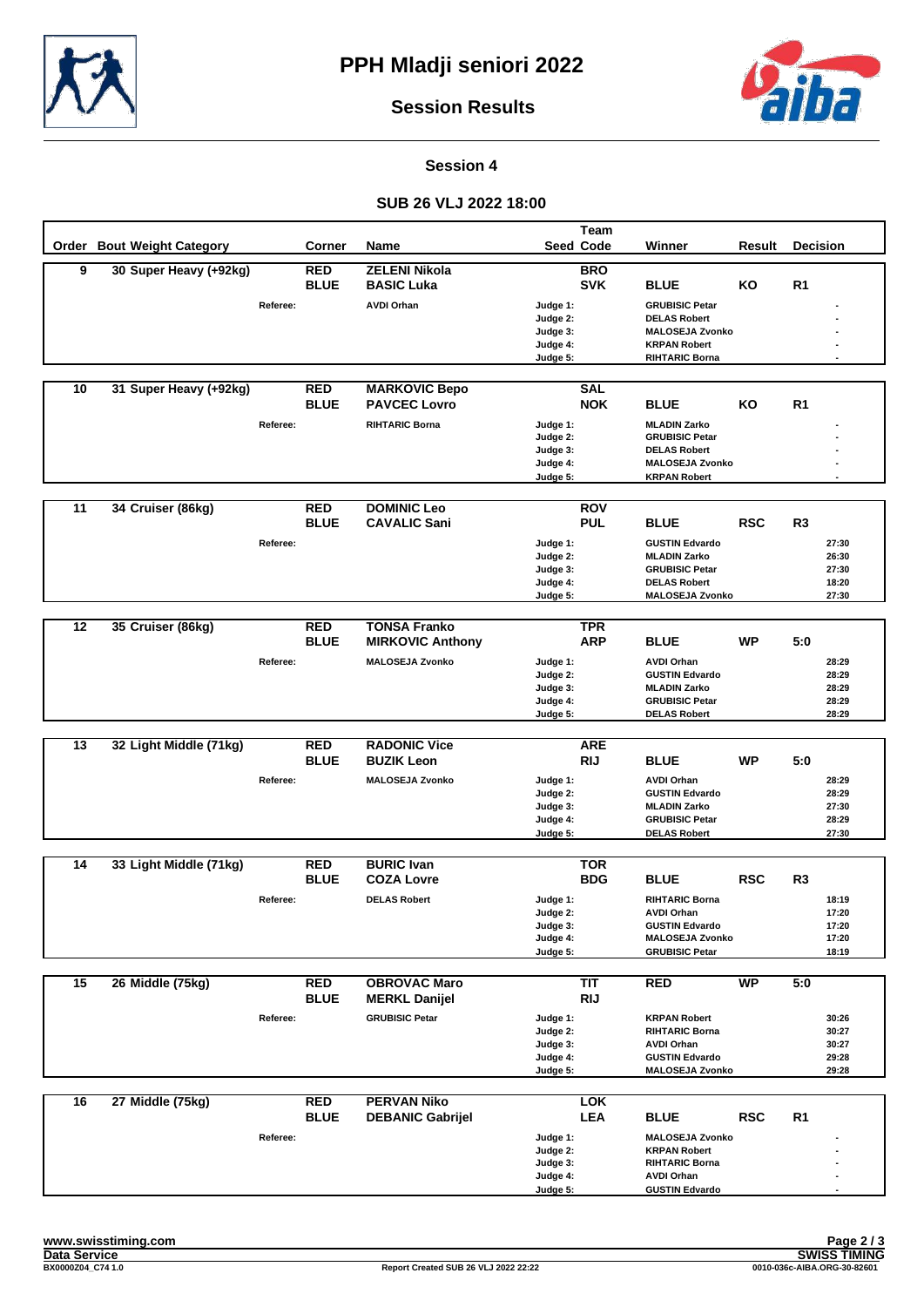



| <b>LEGEND</b>       |                     |    |              |            |                              |    |               |                        |
|---------------------|---------------------|----|--------------|------------|------------------------------|----|---------------|------------------------|
| KО                  | Knockout            | Rn | Round number | <b>RSC</b> | <b>Referee Stops Contest</b> | WP | Win on points |                        |
|                     |                     |    |              |            |                              |    |               |                        |
|                     | www.swisstiming.com |    |              |            |                              |    |               | Page 3/3               |
| <b>Data Service</b> |                     |    |              |            |                              |    |               | TIMING<br><b>SWISS</b> |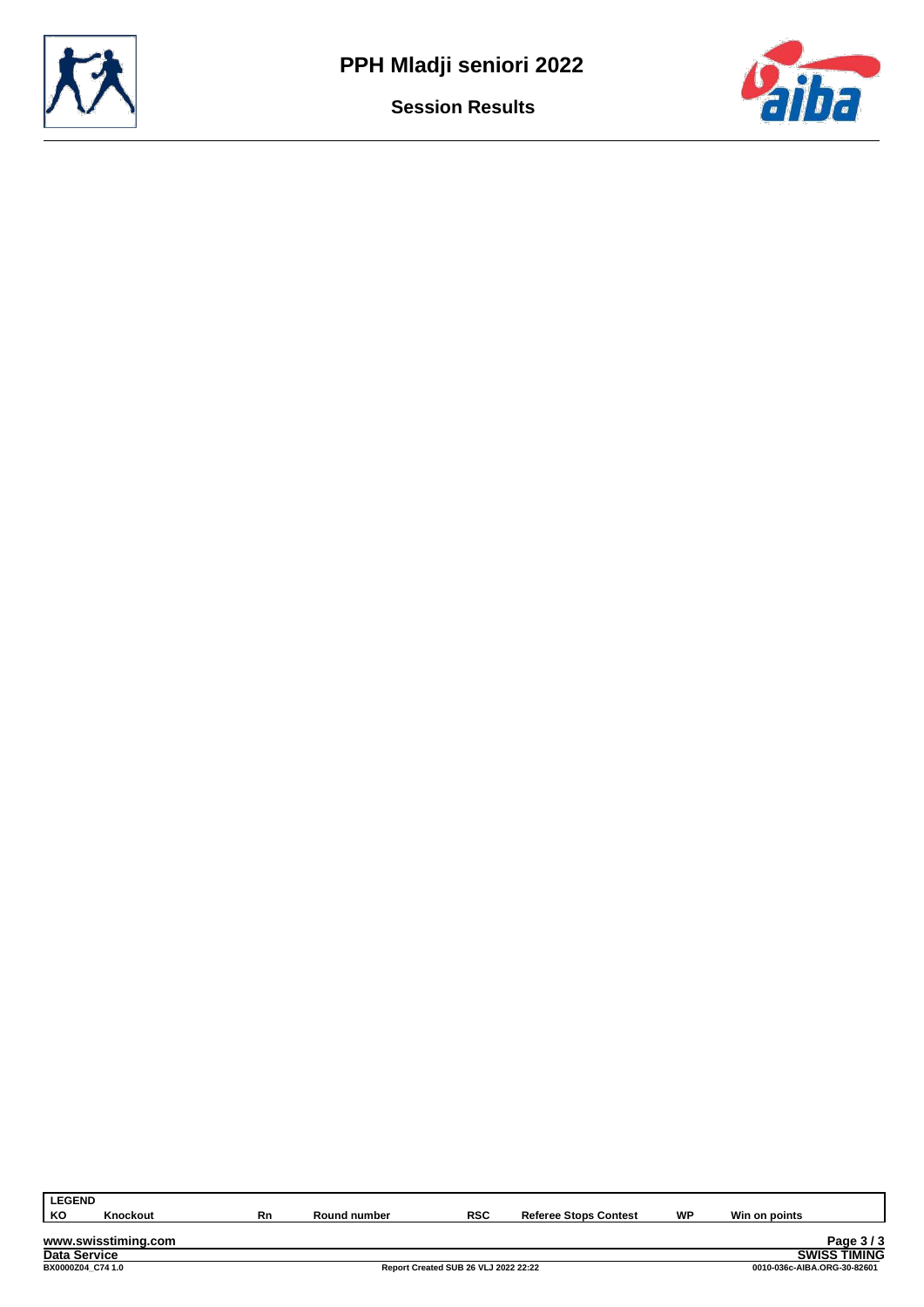



#### Session 5

## NED 27 VLJ 2022 14:00

|                |    | Order Bout Weight Category |          | Corner                    | Name                                            | Seed                                                     | Team<br>Code             | Winner                                                                                                                         | Result     | <b>Decision</b> |                                           |
|----------------|----|----------------------------|----------|---------------------------|-------------------------------------------------|----------------------------------------------------------|--------------------------|--------------------------------------------------------------------------------------------------------------------------------|------------|-----------------|-------------------------------------------|
| 1              | 36 | Fly (54kg)                 |          | <b>RED</b><br><b>BLUE</b> | <b>LETINIC Tomislav</b><br><b>PRKACIN Vide</b>  |                                                          | <b>ARP</b><br><b>JOK</b> | <b>RED</b>                                                                                                                     | <b>WP</b>  | 5:0             |                                           |
|                |    |                            | Referee: |                           | <b>GUSTIN Edvardo</b>                           | Judge 1:<br>Judge 2:<br>Judge 3:<br>Judge 4:<br>Judge 5: |                          | <b>GRUBISIC Petar</b><br><b>DELAS Robert</b><br><b>KRPAN Robert</b><br>RIHTARIC Borna<br><b>AVDI Orhan</b>                     |            |                 | 29:28<br>30:27<br>30:27<br>29:27<br>29:27 |
| 2              | 37 | Bantam (57kg)              |          | <b>RED</b><br><b>BLUE</b> | <b>GREGURIC Ivan Ante</b><br><b>ZEBIC Matej</b> |                                                          | LEO<br>PAU               | <b>RED</b>                                                                                                                     | <b>ABD</b> | R <sub>2</sub>  |                                           |
|                |    |                            | Referee: |                           | <b>AVDI Orhan</b>                               | Judge 1:<br>Judge 2:<br>Judge 3:<br>Judge 4:<br>Judge 5: |                          | MALOSEJA Zvonko<br><b>GRUBISIC Petar</b><br><b>DELAS Robert</b><br><b>KRPAN Robert</b><br>RIHTARIC Borna                       |            |                 | 20:15<br>20:15<br>10:7<br>20:15<br>20:15  |
| 3              | 38 | Light (60kg)               |          | <b>RED</b><br><b>BLUE</b> | MALOIC Leon<br><b>BORAS Darko</b>               |                                                          | <b>TIT</b><br><b>BAN</b> | <b>RED</b>                                                                                                                     | <b>WP</b>  | 3:2             |                                           |
|                |    |                            | Referee: |                           | <b>RIHTARIC Borna</b>                           | Judge 1:<br>Judge 2:<br>Judge 3:<br>Judge 4:<br>Judge 5: |                          | <b>MLADIN Zarko</b><br>MALOSEJA Zvonko<br><b>GRUBISIC Petar</b><br><b>DELAS Robert</b><br><b>KRPAN Robert</b>                  |            |                 | 28:29<br>28:29<br>29:28<br>29:28<br>29:28 |
| $\overline{4}$ | 39 | Light Welter (63,5kg)      |          | <b>RED</b>                | <b>ZEBIC Ante</b>                               |                                                          | PAU                      |                                                                                                                                |            |                 |                                           |
|                |    |                            | Referee: | <b>BLUE</b>               | <b>BUKVIC Luka</b><br><b>KRPAN Robert</b>       | Judge 1:<br>Judge 2:<br>Judge 3:<br>Judge 4:<br>Judge 5: | <b>ARE</b>               | <b>BLUE</b><br><b>GUSTIN Edvardo</b><br><b>MLADIN Zarko</b><br>MALOSEJA Zvonko<br><b>GRUBISIC Petar</b><br><b>DELAS Robert</b> | <b>WP</b>  | 5:0             | 26:29<br>27:28<br>27:28<br>27:28<br>26:29 |
|                |    |                            |          |                           |                                                 |                                                          |                          |                                                                                                                                |            |                 |                                           |
| 5              | 40 | Welter (67kg)              |          | <b>RED</b><br><b>BLUE</b> | <b>SERDAR Mario</b><br><b>TOMKIC Fabijan</b>    |                                                          | <b>BRO</b><br><b>NOK</b> | <b>BLUE</b>                                                                                                                    | <b>WO</b>  |                 |                                           |
|                |    |                            | Referee: |                           | <b>KRPAN Robert</b>                             | Judge 1:<br>Judge 2:<br>Judge 3:<br>Judge 4:<br>Judge 5: |                          | <b>AVDI Orhan</b><br><b>GUSTIN Edvardo</b><br><b>MLADIN Zarko</b><br>MALOSEJA Zvonko<br><b>GRUBISIC Petar</b>                  |            |                 |                                           |
| 6              | 41 | Middle (75kg)              |          | <b>RED</b>                | OBROVAC Maro                                    |                                                          | <b>TIT</b>               |                                                                                                                                |            |                 |                                           |
|                |    |                            |          | <b>BLUE</b>               | <b>DEBANIC Gabrijel</b>                         |                                                          | <b>LEA</b>               | <b>BLUE</b>                                                                                                                    | <b>WP</b>  | 5:0             |                                           |
|                |    |                            | Referee: |                           | <b>DELAS Robert</b>                             | Judge 1:<br>Judge 2:<br>Judge 3:<br>Judge 4:<br>Judge 5: |                          | <b>AVDI Orhan</b><br><b>GUSTIN Edvardo</b><br><b>MLADIN Zarko</b><br>MALOSEJA Zvonko<br><b>GRUBISIC Petar</b>                  |            |                 | 27:30<br>27:30<br>28:29<br>27:30<br>27:30 |
| $\overline{7}$ |    | 42 Light Heavy (80kg)      |          | <b>RED</b>                | <b>NAKIC Roko</b>                               |                                                          | <b>MET</b>               |                                                                                                                                |            |                 |                                           |
|                |    |                            |          | <b>BLUE</b>               | <b>KUNIC Jura</b>                               |                                                          | <b>NOK</b>               | <b>BLUE</b>                                                                                                                    | <b>WP</b>  | 4:0             |                                           |
|                |    |                            | Referee: |                           | <b>GRUBISIC Petar</b>                           | Judge 1:<br>Judge 2:<br>Judge 3:<br>Judge 4:<br>Judge 5: |                          | <b>KRPAN Robert</b><br><b>AVDI Orhan</b><br><b>GUSTIN Edvardo</b><br><b>MLADIN Zarko</b><br>MALOSEJA Zvonko                    |            |                 | 27:29<br>27:29<br>27:29<br>27:29<br>28:28 |
| 8              |    | 43 Heavy (92kg)            |          | <b>RED</b>                | <b>ANDELIC Luka</b>                             |                                                          | GRO                      |                                                                                                                                |            |                 |                                           |
|                |    |                            | Referee: | <b>BLUE</b>               | <b>IVANCIC Toma</b><br>MALOSEJA Zvonko          | Judge 1:<br>Judge 2:<br>Judge 3:                         | SAL                      | <b>BLUE</b><br>RIHTARIC Borna<br><b>KRPAN Robert</b><br><b>AVDI Orhan</b>                                                      | WP         | 4:1             | 28:29<br>28:29<br>27:30                   |
|                |    |                            |          |                           |                                                 | Judge 4:<br>Judge 5:                                     |                          | <b>GUSTIN Edvardo</b><br><b>MLADIN Zarko</b>                                                                                   |            |                 | 27:30<br>29:28                            |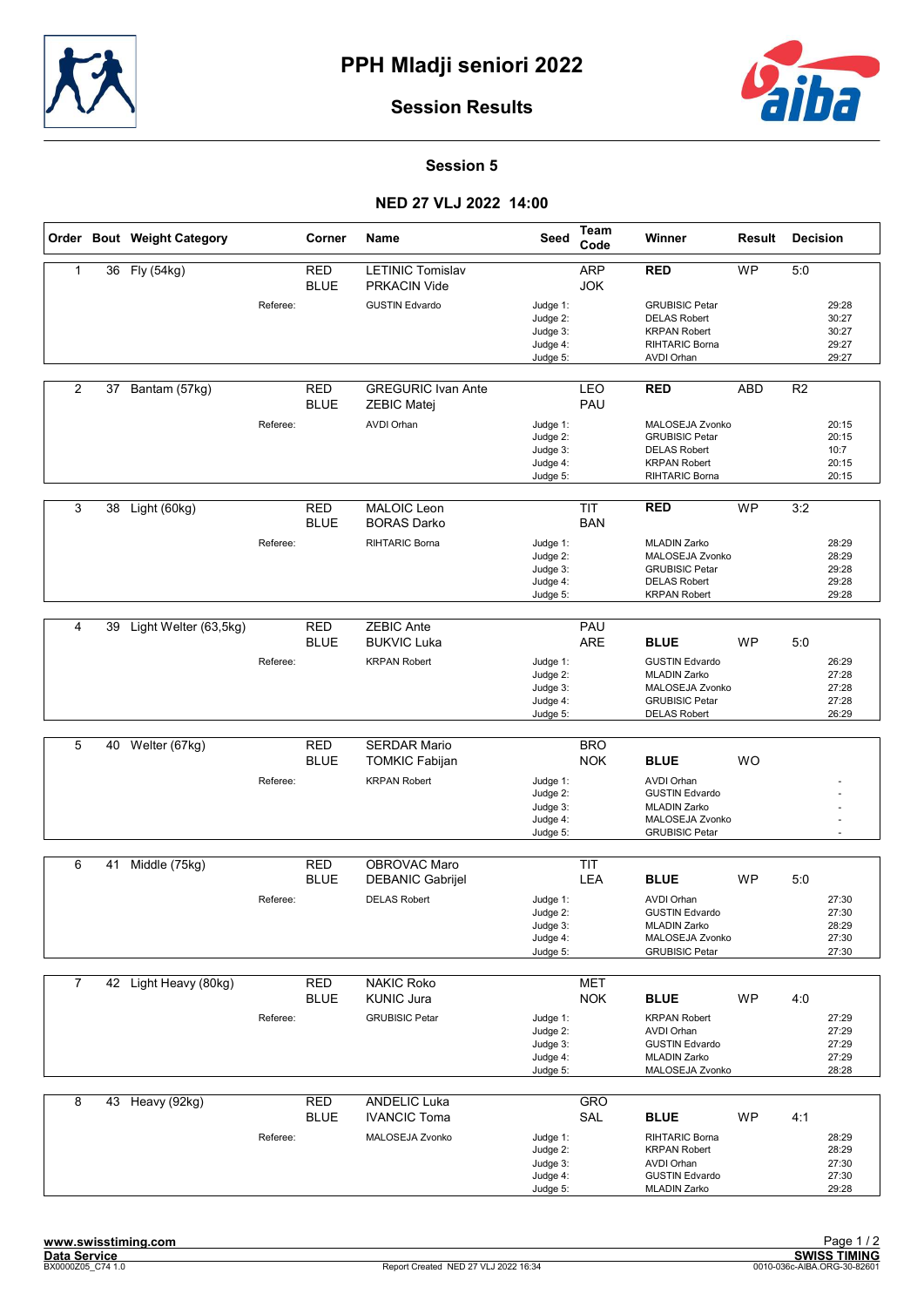



Session 5

## NED 27 VLJ 2022 14:00

| Order |    | <b>Bout</b> Weight Category |          | Corner      | <b>Name</b>             | Seed     | Team<br>Code | Winner                | Result     | <b>Decision</b> |
|-------|----|-----------------------------|----------|-------------|-------------------------|----------|--------------|-----------------------|------------|-----------------|
| 9     | 44 | Super Heavy (+92kg)         |          | <b>RED</b>  | <b>BASIC Luka</b>       |          | <b>SVK</b>   |                       |            |                 |
|       |    |                             |          | <b>BLUE</b> | PAVCEC Lovro            |          | <b>NOK</b>   | <b>BLUE</b>           | KO         | R1              |
|       |    |                             | Referee: |             | <b>MLADIN Zarko</b>     | Judge 1: |              | <b>GRUBISIC Petar</b> |            |                 |
|       |    |                             |          |             |                         | Judge 2: |              | <b>RIHTARIC Borna</b> |            |                 |
|       |    |                             |          |             |                         | Judge 3: |              | <b>KRPAN Robert</b>   |            |                 |
|       |    |                             |          |             |                         | Judge 4: |              | <b>AVDI Orhan</b>     |            |                 |
|       |    |                             |          |             |                         | Judge 5: |              | <b>GUSTIN Edvardo</b> |            |                 |
|       |    |                             |          |             |                         |          |              |                       |            |                 |
| 10    | 45 | Light Middle (71kg)         |          | <b>RED</b>  | <b>BUZIK Leon</b>       |          | <b>RIJ</b>   | <b>RED</b>            | <b>RSC</b> | R <sub>3</sub>  |
|       |    |                             |          | <b>BLUE</b> | <b>COZA Lovre</b>       |          | <b>BDG</b>   |                       |            |                 |
|       |    |                             | Referee: |             | <b>GUSTIN Edvardo</b>   | Judge 1: |              | <b>GRUBISIC Petar</b> |            | 20:18           |
|       |    |                             |          |             |                         | Judge 2: |              | <b>DELAS Robert</b>   |            | 20:18           |
|       |    |                             |          |             |                         | Judge 3: |              | <b>RIHTARIC Borna</b> |            | 20:18           |
|       |    |                             |          |             |                         | Judge 4: |              | <b>KRPAN Robert</b>   |            | 20:17           |
|       |    |                             |          |             |                         | Judge 5: |              | <b>AVDI Orhan</b>     |            | 20:18           |
|       |    |                             |          |             |                         |          |              |                       |            |                 |
| 11    | 46 | Cruiser (86kg)              |          | <b>RED</b>  | <b>CAVALIC Sani</b>     |          | <b>PUL</b>   |                       |            |                 |
|       |    |                             |          | <b>BLUE</b> | <b>MIRKOVIC Anthony</b> |          | <b>ARP</b>   | <b>BLUE</b>           | KO         | R <sub>1</sub>  |
|       |    |                             | Referee: |             | <b>KRPAN Robert</b>     | Judge 1: |              | MALOSEJA Zvonko       |            |                 |
|       |    |                             |          |             |                         | Judge 2: |              | <b>DELAS Robert</b>   |            |                 |
|       |    |                             |          |             |                         | Judge 3: |              | <b>GRUBISIC Petar</b> |            |                 |
|       |    |                             |          |             |                         | Judge 4: |              | <b>RIHTARIC Borna</b> |            |                 |
|       |    |                             |          |             |                         | Judge 5: |              | <b>MLADIN Zarko</b>   |            |                 |

| <b>LEGEND</b>       |                     |    |               |                                      |              |            |                             |
|---------------------|---------------------|----|---------------|--------------------------------------|--------------|------------|-----------------------------|
| <b>ABD</b>          | Abandon             | КO | Knockout      | Rn                                   | Round number | <b>RSC</b> | Referee Stops Contest       |
| <b>WO</b>           | Walkover            | WP | Win on points |                                      |              |            |                             |
|                     | www.swisstiming.com |    |               |                                      |              |            | Page $2/2$                  |
| <b>Data Service</b> |                     |    |               |                                      |              |            | <b>SWISS TIMING</b>         |
| BX0000Z05 C74 1.0   |                     |    |               | Report Created NED 27 VLJ 2022 16:34 |              |            | 0010-036c-AIBA.ORG-30-82601 |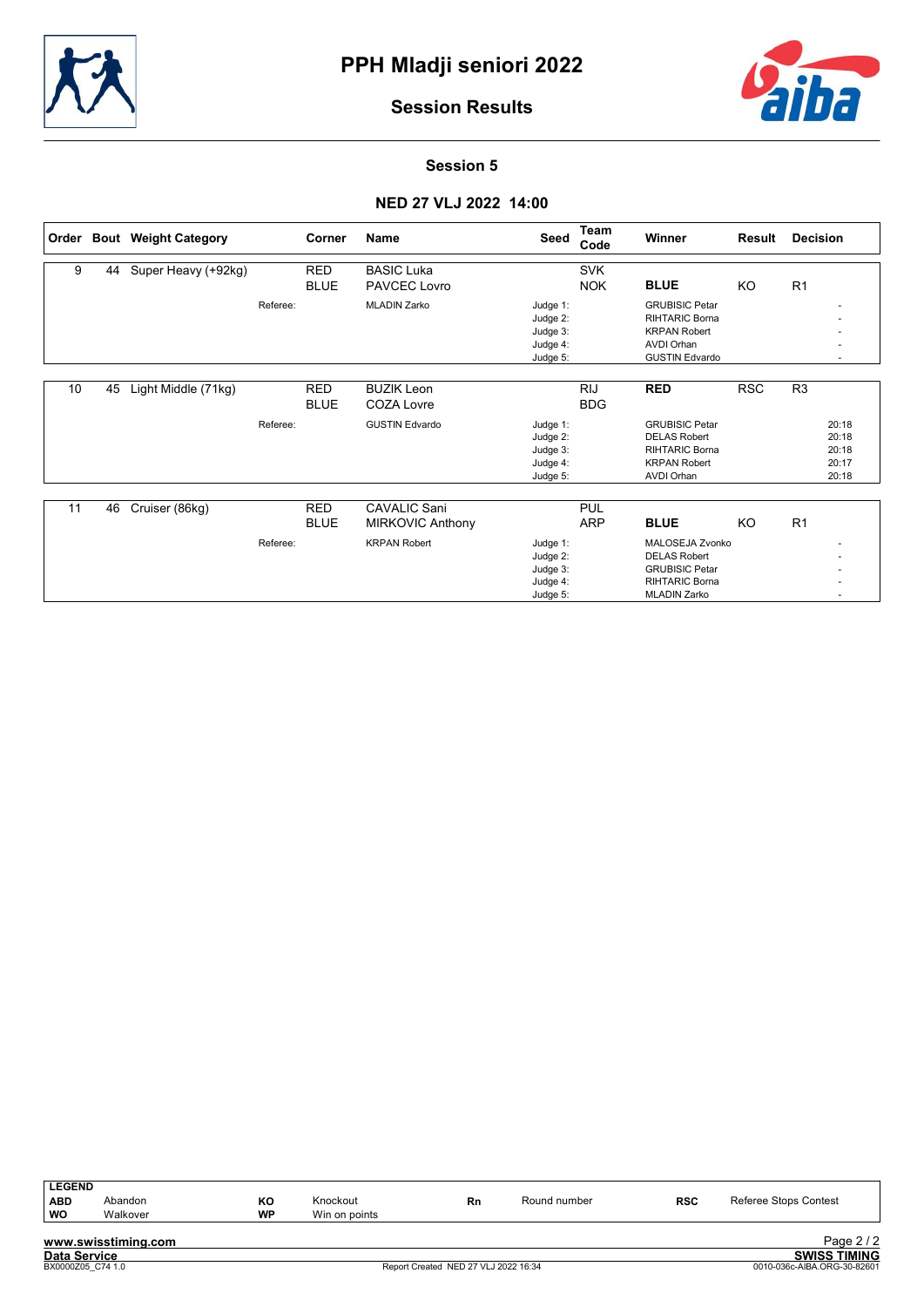

# PPH Mladji seniori 2022



# Top List

#### As of 27.2.2022.

|      |                         | <b>Fly (54kg)</b> |            |       | Bantam (57kg)             |      |            |
|------|-------------------------|-------------------|------------|-------|---------------------------|------|------------|
| Rank | Name                    | Seed              | Team       | ∣Rank | <b>Name</b>               | Seed | Team       |
|      | <b>LETINIC Tomislav</b> |                   | <b>ARP</b> |       | <b>GREGURIC Ivan Ante</b> |      | LEO        |
|      | <b>PRKACIN Vide</b>     |                   | <b>JOK</b> |       | <b>ZEBIC Matei</b>        |      | <b>PAU</b> |
|      | <b>DODIC Franko</b>     |                   | <b>LEO</b> |       |                           |      |            |
|      | <b>VRANJES Leon</b>     |                   | <b>BAN</b> |       |                           |      |            |

|       | Light (60kg)       |      |            |      | Light Welter (63,5kg) |      |            |
|-------|--------------------|------|------------|------|-----------------------|------|------------|
| ∣Rank | <b>Name</b>        | Seed | Team       | Rank | <b>Name</b>           | Seed | Team       |
|       | <b>MALOIC Leon</b> |      | <b>TIT</b> |      | <b>BUKVIC Luka</b>    |      | <b>ARE</b> |
|       | <b>BORAS Darko</b> |      | <b>BAN</b> |      | <b>ZEBIC Ante</b>     |      | <b>PAU</b> |
|       |                    |      |            |      | <b>HRUSTIC Luka</b>   |      | LEO        |
|       |                    |      |            |      | <b>PASKALJ Zoran</b>  |      | <b>KNI</b> |

| Welter (67kg) |                       |      |            | Light Middle (71kg) |                        |      |            |
|---------------|-----------------------|------|------------|---------------------|------------------------|------|------------|
| Rank          | Name                  | Seed | Team       | Rank                | <b>Name</b>            | Seed | Team       |
|               | <b>TOMKIC Fabijan</b> |      | <b>NOK</b> |                     | <b>BUZIK Leon</b>      |      | <b>RIJ</b> |
| 2             | <b>SERDAR Mario</b>   |      | <b>BRO</b> |                     | <b>COZA Lovre</b>      |      | <b>BDG</b> |
| 3             | <b>POLIC Damir</b>    |      | <b>MAR</b> | 3                   | <b>RADONIC Vice</b>    |      | <b>ARE</b> |
| 3             | <b>SKURLA Domagoi</b> |      | <b>OMZ</b> |                     | <b>BURIC Ivan</b>      |      | <b>TOR</b> |
| -5            | RAVLIC Luka           |      | <b>JOK</b> | 5                   | <b>PERIC Duje</b>      |      | SAL        |
| 5             | MUZINIC Karlo         |      | PIT        | 5                   | RASIC Franko           |      | <b>BRO</b> |
| 5             | <b>TOMIC Andrija</b>  |      | GOS        | 5                   | <b>IVANKOVIC Karlo</b> |      | <b>SVK</b> |
| 5             | <b>KRAJPL Luka</b>    |      | KNI        | 5                   | TRIFUNOVIC Aleksandar  |      | OMZ        |
|               |                       |      |            | 9                   | ABOUD Joud             |      | OMZ        |

|      | Middle (75kg)           |      |            |      | Light Heavy (80kg)     |      |            |
|------|-------------------------|------|------------|------|------------------------|------|------------|
| Rank | Name                    | Seed | Team       | Rank | Name                   | Seed | Team       |
|      | <b>DEBANIC Gabrijel</b> |      | LEA        |      | <b>KUNIC Jura</b>      |      | <b>NOK</b> |
| 2    | <b>OBROVAC Maro</b>     |      | TIT        |      | <b>NAKIC Roko</b>      |      | <b>MET</b> |
| 3    | <b>PERVAN Niko</b>      |      | LOK        | 3    | <b>BENCEK Jan</b>      |      | <b>OMB</b> |
| 3    | <b>MERKL Danijel</b>    |      | <b>RIJ</b> | 3    | <b>PAULINIC Mateo</b>  |      | <b>ROV</b> |
| 5    | DELIC Ivan              |      | <b>SAL</b> | 5    | <b>GVOZDERAC Marko</b> |      | DEL        |
| 5    | <b>BRNIC Branko</b>     |      | <b>GRO</b> | 5    | <b>PLANTIC Patrick</b> |      | SAL        |
| 5    | STIPANDZIJA Stipan      |      | <b>MAR</b> |      |                        |      |            |
| 5    | SKURLA Niko             |      | OMZ        |      |                        |      |            |
| 9    | <b>HORVAT Patrik</b>    |      | THO        |      |                        |      |            |
| 9    | <b>BALIJA Luka</b>      |      | <b>MET</b> |      |                        |      |            |

|      | Cruiser (86kg)          |      |            |      |                     | Heavy (92kg) |      |            |
|------|-------------------------|------|------------|------|---------------------|--------------|------|------------|
| Rank | Name                    | Seed | Team       | Rank | <b>Name</b>         |              | Seed | Team       |
|      | <b>MIRKOVIC Anthony</b> |      | ARP        |      | <b>IVANCIC Toma</b> |              |      | <b>SAL</b> |
|      | <b>CAVALIC Sani</b>     |      | <b>PUL</b> |      | <b>ANDELIC Luka</b> |              |      | <b>GRO</b> |
| ື    | <b>TONSA Franko</b>     |      | TPR        |      |                     |              |      |            |
|      | <b>DOMINIC Leo</b>      |      | <b>ROV</b> |      |                     |              |      |            |
|      | PAUKOVIC Andelo         |      | SVK        |      |                     |              |      |            |